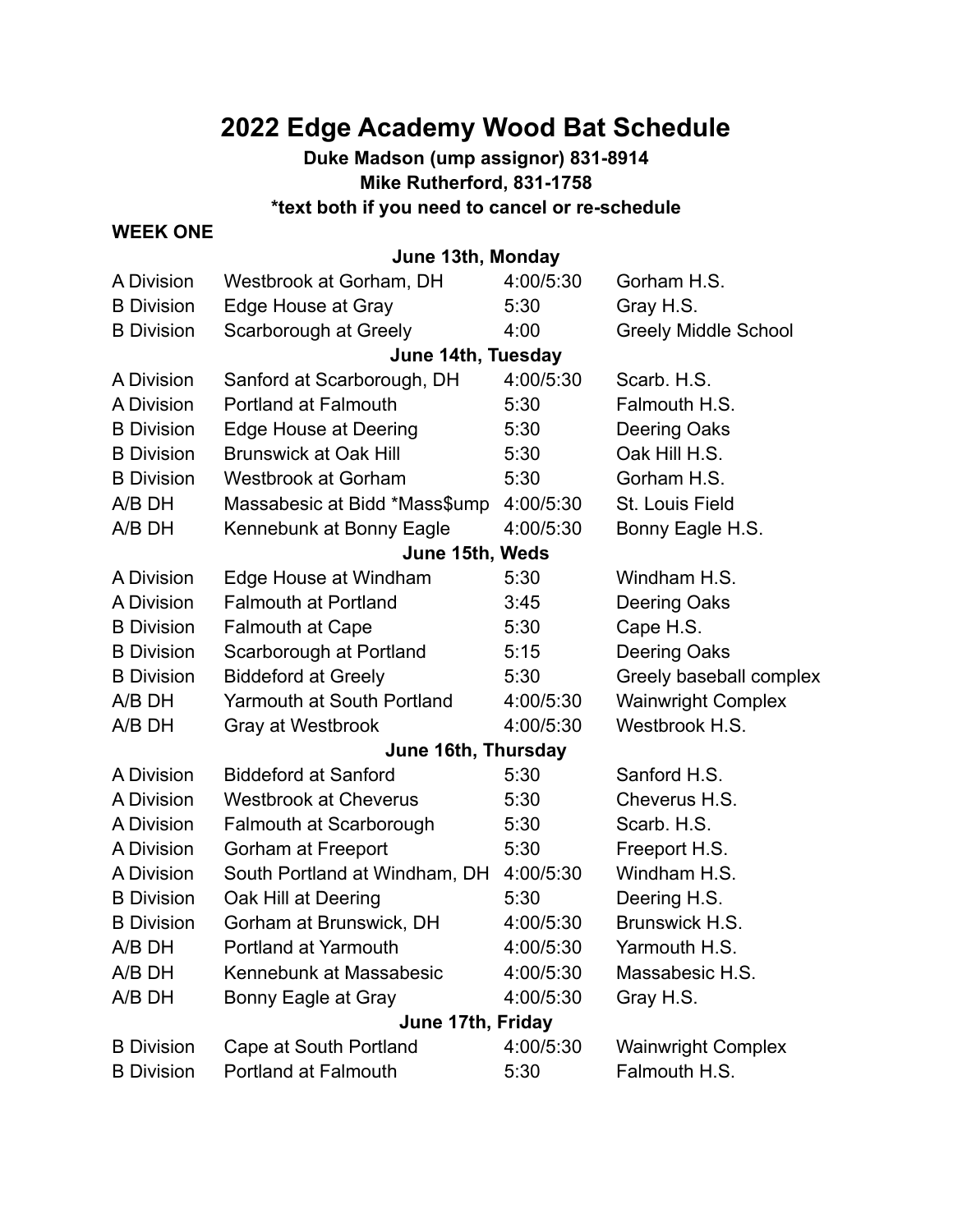#### **Week Two**

| June 20th, Monday   |                                    |           |                           |  |  |
|---------------------|------------------------------------|-----------|---------------------------|--|--|
| A Division          | Sanford at Westbrook               | 4:00      | <b>Blouin Field</b>       |  |  |
| A Division          | <b>Biddeford at Falmouth</b>       | 5:30      | Falmouth H.S.             |  |  |
| A Division          | Scarb at South Portland            | 4:00      | <b>Wainwright Complex</b> |  |  |
| <b>B</b> Division   | <b>Westbrook at South Portland</b> | 5:30      | <b>Wainwright Complex</b> |  |  |
| <b>B</b> Division   | Gray at Gorham, DH                 | 4:00/5:30 | Gorham H.S.               |  |  |
| <b>B</b> Division   | Falmouth at Greely, DH             | 4:00/5:30 | Greely baseball complex   |  |  |
| <b>B</b> Division   | Oak Hill at Portland               | 5:00      | <b>Deering Oaks</b>       |  |  |
| A/B DH              | Yarmouth at Kennebunk              | 4:00/5:30 | Kennebunk H.S.            |  |  |
|                     | June 21st, Tuesday                 |           |                           |  |  |
| A Division          | Scarborough at Greely, DH          | 4:00/5:30 | Greely baseball complex   |  |  |
| A Division          | <b>Edge House at Cheverus</b>      | 5:30      | Cheverus H.S.             |  |  |
| A Division          | Windham at Freeport, DH            | 4:00/5:30 | Freeport H.S.             |  |  |
| A Division          | South Portland at Gray, DH         | 4:00/5:30 | Gray H.S.                 |  |  |
| <b>B</b> Division   | Deering at Brunswick               | 5:30      | Brunswick H.S.            |  |  |
| <b>B</b> Division   | Gray at Oak Hill                   | 5:30      | Oak Hill H.S.             |  |  |
| A/B DH              | <b>Biddeford at Bonny Eagle</b>    | 4:00/5:30 | Bonny Eagle H.S.          |  |  |
| A/B DH              | Massabesic at Falmouth             | 4:00/5:30 | Falmouth H.S.             |  |  |
|                     | June 22nd, Weds.                   |           |                           |  |  |
| A Division          | Westbrook at Windham               | 5:30      | Windham H.S.              |  |  |
| A Division          | Edge House at Gorham               | 5:30      | Gorham H.S.               |  |  |
| <b>B</b> Division   | Scarborough at Westbrook, DH       | 4:00/5:30 | Westbrook H.S.            |  |  |
| <b>B</b> Division   | <b>Biddeford at Cape</b>           | 5:30      | Cape H.S.                 |  |  |
| <b>B</b> Division   | <b>Gorham at Greely</b>            | 5:30      | Greely baseball complex   |  |  |
| <b>B</b> Division   | South Portland at Deering          | 5:30      | <b>Wainwright Complex</b> |  |  |
| A/B DH              | Portland at Kennebunk              | 4:00/5:30 | Kennebunk H.S.            |  |  |
| June 23rd, Thursday |                                    |           |                           |  |  |
| A Division          | Gorham at Greely, DH               | 4:00/5:30 | Greely baseball complex   |  |  |
| A Division          | Edge at Sanford                    | 5:30      | <b>Blouin Field</b>       |  |  |
| A Division          | Gray at Freeport                   | 5:30      | Freeport H.S.             |  |  |
| A Division          | <b>Cheverus at Falmouth</b>        | 5:30      | Falmouth H.S.             |  |  |
| <b>B</b> Division   | South Portland at Deering          | 5:30      | Deering H.S.              |  |  |
| <b>B</b> Division   | Brunswick at Cape, DH              | 4:00/5:30 | Cape H.S.                 |  |  |
| A/B DH              | Bonny Eagle at Yarmouth            | 4:00/5:30 | Yarmouth H.S.             |  |  |
| A/B DH              | <b>Massabesic at Portland</b>      | 3:45/5:15 | Deering Oaks              |  |  |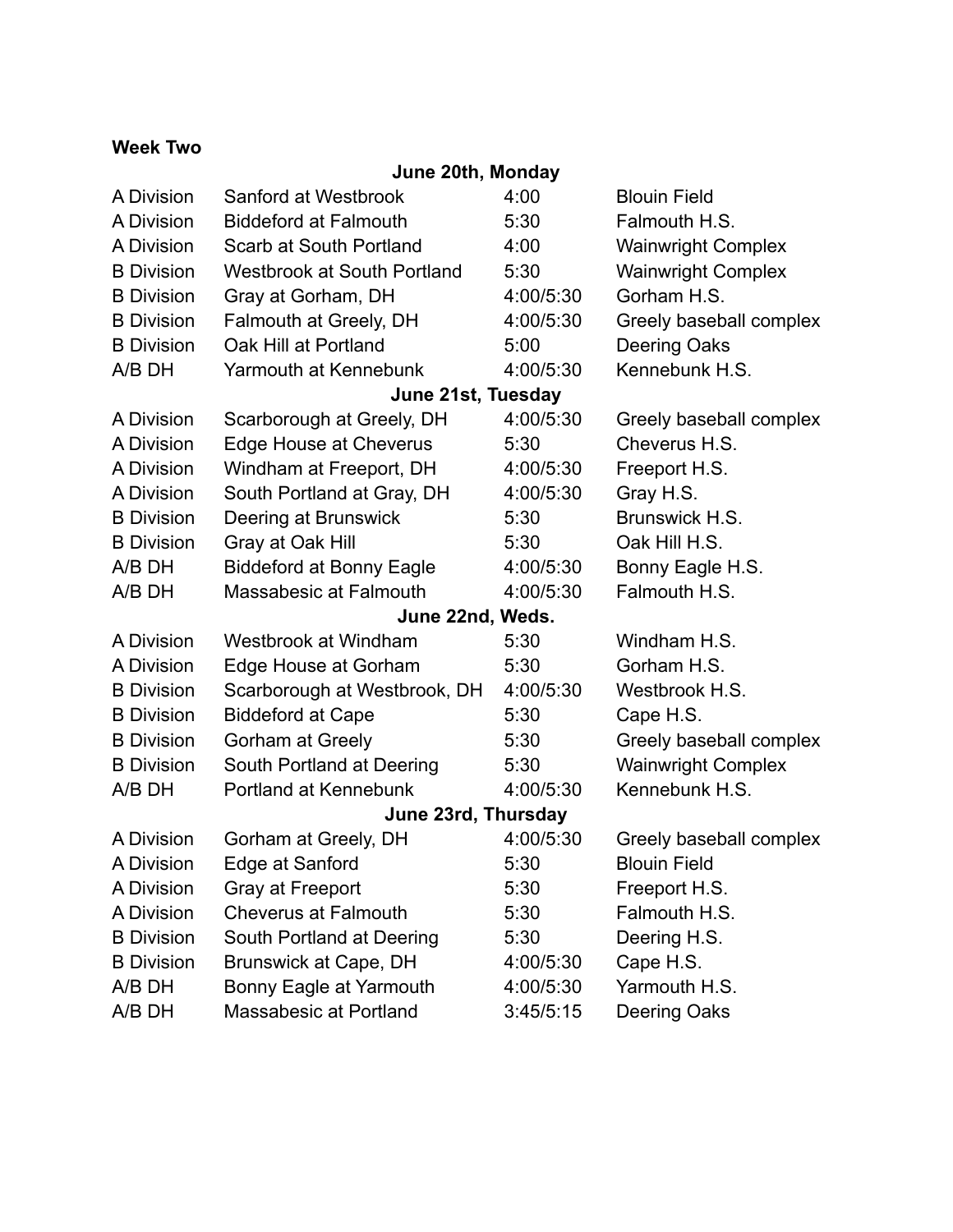| June 27th, Monday   |                                           |           |                           |  |
|---------------------|-------------------------------------------|-----------|---------------------------|--|
| A Division          | Edge House at Gray                        | 5:30      | Gray H.S.                 |  |
| <b>B</b> Division   | <b>Falmouth at Westbrook</b>              | 5:30      | Westbrook H.S.            |  |
| <b>B</b> Division   | Gray at Brunswick                         | 5:30      | Brunswick H.S.            |  |
| A/B DH              | Portland at Scarborough                   | 4:00/5:30 | Scarborough H.S.          |  |
| A/B DH              | Gorham at Kennebunk                       | 4:00/5:30 | Kennebunk H.S.            |  |
| A/B DH              | Yarmouth at Massabesic                    | 4:00/5:30 | Massabesic H.S.           |  |
|                     | June 28th, Tuesday                        |           |                           |  |
| A Division          | Greely at Falmouth, DH                    | 4:00/5:30 | Greely baseball complex   |  |
| A Division          | <b>Cheverus at Portland</b>               | 5:00      | <b>Deering Oaks</b>       |  |
| A Division          | Windham at Gray, DH                       | 4:00/5:30 | Gray H.S.                 |  |
| A Division          | Edge at Freeport, DH                      | 4:00/5:30 | Freeport H.S.             |  |
| A Division          | Sanford at Gorham                         | 5:30      | Gorham H.S.               |  |
| <b>B</b> Division   | Oak Hill at Cape                          | 5:30      | Cape H.S.                 |  |
| <b>B</b> Division   | Greely at Deering                         | 5:30      | Deering H.S.              |  |
| A/B DH              | <b>Biddeford at Kennebunk</b>             | 4:00/5:30 | Kennebunk H.S.            |  |
| A/B DH              | Bonny Eagle at South Portland             | 4:00/5:30 | <b>Wainwright Complex</b> |  |
|                     | June 29th, Weds                           |           |                           |  |
| A Division          | <b>Falmouth at Windham</b>                | 5:30      | Windham H.S.              |  |
| A Division          | South Portland at Westbrook, DH 4:00/5:30 |           | Westbrook H.S.            |  |
| <b>B</b> Division   | Deering at Gorham                         | 4:00      | Gorham H.S.               |  |
| <b>B</b> Division   | Portland at Gorham                        | 5:30      | Gorham H.S.               |  |
| <b>B</b> Division   | Cape at Gray, DH                          | 4:00/5:30 | Gray H.S.                 |  |
| <b>B</b> Division   | Scarborough at Oak Hill                   | 5:30      | Oak Hill H.S.             |  |
| June 30th, Thursday |                                           |           |                           |  |
| A Division          | Greely at Sanford, DH                     | 4:00/5:30 | <b>Blouin Field</b>       |  |
| A Division          | <b>Cheverus at Gorham</b>                 | 5:30      | Gorham H.S.               |  |
| A Division          | <b>Freeport at Portland</b>               | 5:00      | <b>Deering Oaks</b>       |  |
| <b>B</b> Division   | Greely at South Portland, DH              | 4:00/5:30 | <b>Wainwright Complex</b> |  |
| <b>B</b> Division   | Brunswick at Falmouth, DH                 | 4:00/5:30 | Falmouth H.S.             |  |
| A/B DH              | <b>Biddeford at Scarborough</b>           | 4:00/5:30 | Scarb. H.S.               |  |
| A/B DH              | Massabesic at Bonny Eagle                 | 4:00/5:30 | Bonny Eagle H.S.          |  |
| A/B DH              | <b>Westbrook at Yarmouth</b>              | 4:00/5:30 | Yarmouth H.S.             |  |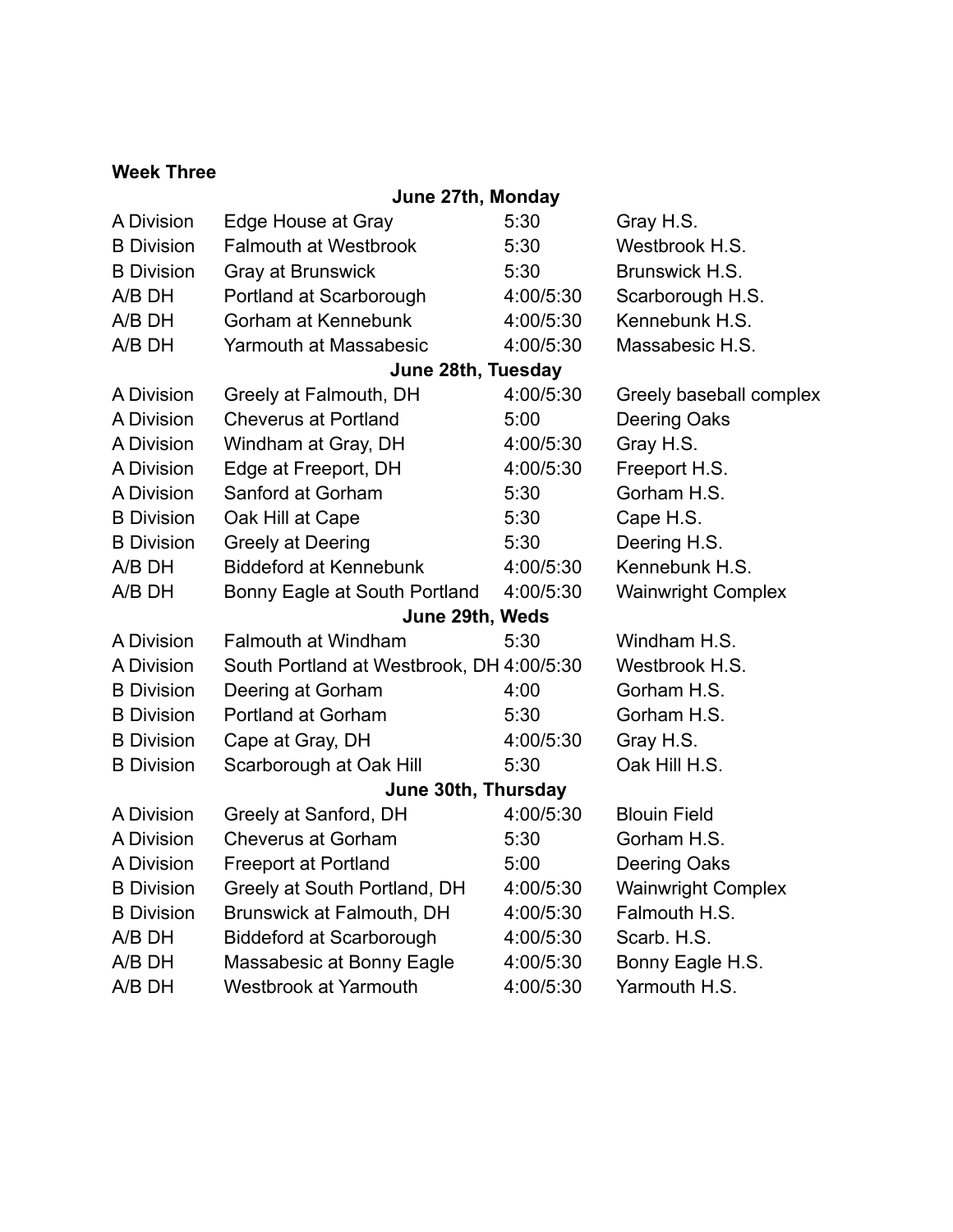### **Week Four**

## **July 5th, Tuesday**

| A Division        | <b>Gray at Cheverus</b>         | 5:30      | Cheverus H.S.             |
|-------------------|---------------------------------|-----------|---------------------------|
| A Division        | <b>Freeport at Falmouth</b>     | 5:30      | Falmouth H.S.             |
| <b>B</b> Division | <b>Westbrook at Oak Hill</b>    | 5:30      | Oak Hill H.S.             |
| <b>B</b> Division | <b>Falmouth at Gray</b>         | 5:30      | Gray H.S.                 |
| A/B DH            | South Portland at Biddeford     | 4:00/5:30 | St. Louis Field           |
| A/B DH            | Portland at Bonny Eagle         | 4:00/5:30 | Bonny Eagle H.S.          |
| A/B DH            | Scarb at Massabesic             | 4:00/5:30 | Massabesic H.S.           |
| A/B DH            | Windham at Gorham               | 4:00/5:30 | Gorham H.S.               |
|                   | July 6th, Weds.                 |           |                           |
| A Division        | Sanford at South Portland, DH   | 4:00/5:30 | <b>Wainwright Complex</b> |
| A Division        | <b>Edge House at Portland</b>   | 5:00      | <b>Deering Oaks</b>       |
| A Division        | Gray at Scarborough             | 4:00      | Scarborough H.S.          |
| <b>B</b> Division | <b>Brunswick at Scarborough</b> | 5:30      | Scarborough H.S.          |
| <b>B</b> Division | Cape at Westbrook, DH           | 4:00/5:30 | Westbrook H.S.            |
| <b>B</b> Division | Oak Hill at Greely              | 5:30      | Greely baseball complex   |
|                   | <b>July 7th, Thursday</b>       |           |                           |
| A Division        | Freeport at Greely, DH          | 4:00/5:30 | Greely baseball complex   |
| A Division        | <b>Cheverus at Windham</b>      | 5:30      | Windham H.S.              |
| A Division        | Gorham at Gray                  | 5:30      | Gorham H.S.               |
| A Division        | Westbrook at Sanford, DH        | 4:00/5:30 | <b>Blouin Field</b>       |
| <b>B</b> Division | Greely at Brunswick, DH         | 4:00/5:30 | Brunswick H.S.            |
| <b>B</b> Division | Gorham at South Portland, DH    | 4:00/5:30 | <b>Wainwright Complex</b> |
| <b>B</b> Division | Deering at Gray, DH             | 4:00/5:30 | Gray H.S.                 |
| <b>B</b> Division | Portland at Cape                | 5:30      | Cape H.S.                 |
| A/B DH            | <b>Yarmouth at Biddeford</b>    | 4:00/5:30 | St. Louis Field           |
| A/B DH            | <b>Falmouth at Bonny Eagle</b>  | 4:00/5:30 | Bonny Eagle H.S.          |
| A/B DH            | Kennebunk at Scarborough        | 4:00/5:30 | Scarb. H.S.               |
| A/B DH            | Edge House at Massabesic        | 4:00/5:30 | Massabesic H.S.           |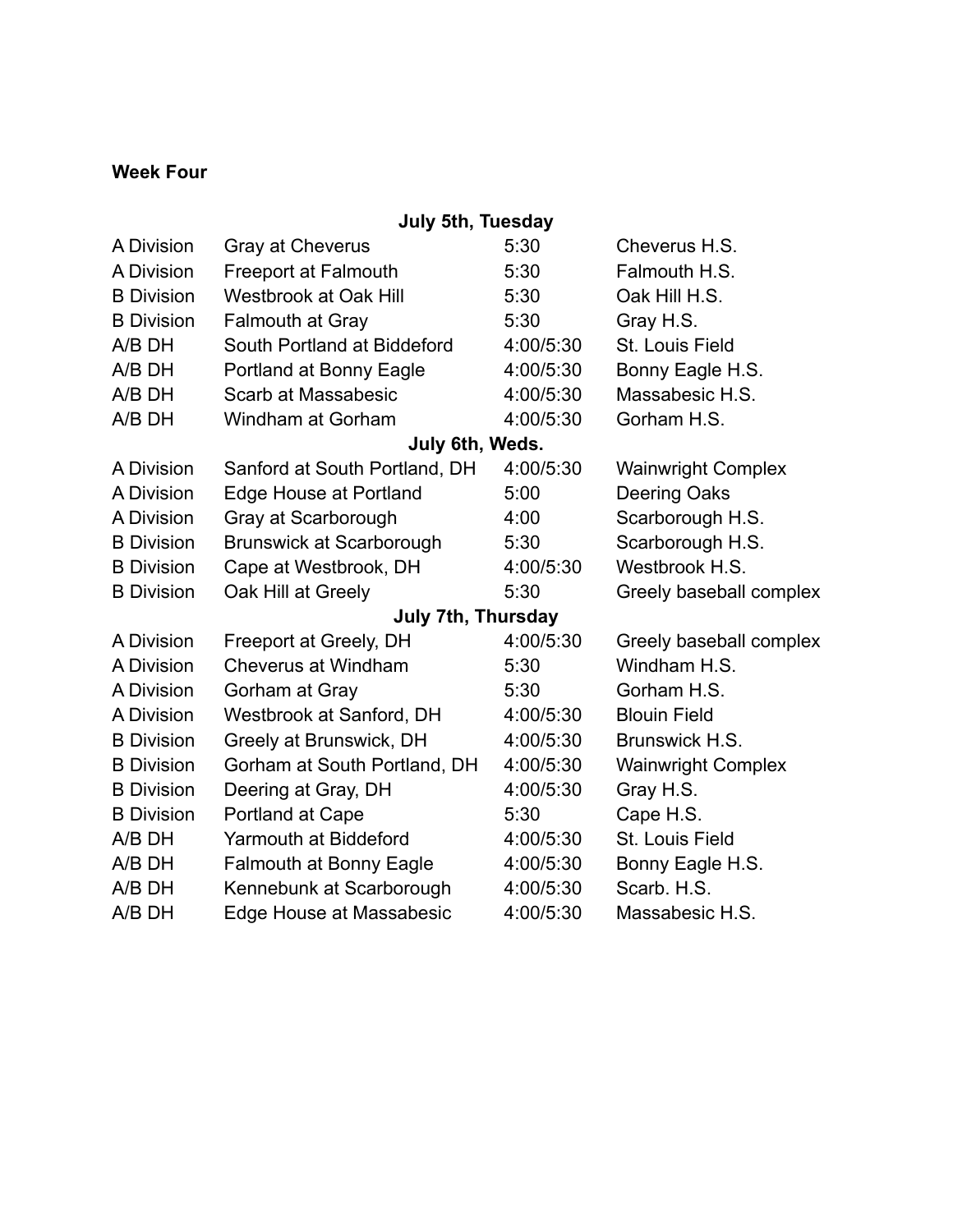#### **Week 5**

## **July 11th, Monday**

| A Division          | Falmouth at Westbrook, DH                 | 4:00/5:30 | Westbrook H.S.            |  |
|---------------------|-------------------------------------------|-----------|---------------------------|--|
| <b>B</b> Division   | <b>Greely at Deering</b>                  | 5:30      | Deering H.S.              |  |
| A/B DH              | Kennebunk at Sanford                      | 4:00/5:30 | <b>Blouin Field</b>       |  |
| A/B DH              | Gorham at Bonny Eagle                     | 4:00/5:30 | Bonny Eagle H.S.          |  |
| A/B DH              | Scarb at Yarmouth                         | 4:00/5:30 | Yarmouth H.S.             |  |
|                     | July 12th, Tuesday                        |           |                           |  |
| A Division          | Greely at South Portland, DH              | 4:00/5:30 | <b>Wainwright Complex</b> |  |
| A Division          | Sanford at Cheverus                       | 5:30      | Cheverus H.S.             |  |
| <b>B</b> Division   | Portland at Brunswick, DH                 | 4:00/5:30 | Brunswick H.S.            |  |
| <b>B</b> Division   | <b>Falmouth at Oak Hill</b>               | 5:30      | Oak Hill H.S.             |  |
| <b>B</b> Division   | Edge House at Cape, DH                    | 4:00/5:30 | Cape H.S.                 |  |
| <b>B</b> Division   | Gray at Greely, DH                        | 4:00/5:30 | Greely baseball complex   |  |
| A/B DH              | Portland at Biddeford                     | 4:00/5:30 | St. Louis Field           |  |
| A/B DH              | Massabesic at Gorham                      | 4:00/5:30 | Gorham H.S.               |  |
| A/B DH              | Bonny Eagle at Scarborough                | 4:00/5:30 | Scarb. H.S.               |  |
|                     | July 13th, Weds.                          |           |                           |  |
| A Division          | Portland at Windham                       | 5:30      | Windham H.S.              |  |
| <b>B</b> Division   | South Portland at Westbrook, DH 4:00/5:30 |           | Westbrook H.S.            |  |
| <b>B</b> Division   | Deering at Cape                           | 5:30      | Cape H.S.                 |  |
| <b>B</b> Division   | Oak Hill at Scarborough                   | 5:30      | Scarb. H.S.               |  |
| A/B DH              | Gorham at Falmouth                        | 4:00/5:30 | Falmouth H.S.             |  |
| A/B DH              | Edge House at Kennebunk                   | 4:00/5:30 | Kennebunk H.S.            |  |
| A/B DH              | Yarmouth at Freeport                      | 4:00/5:30 | Freeport H.S.             |  |
| July 14th, Thursday |                                           |           |                           |  |
| A Division          | <b>Freeport at Portland</b>               | 5:00      | <b>Deering Oaks</b>       |  |
| A Division          | <b>Cheverus at South Portland</b>         | 4:00      | <b>Wainwright Complex</b> |  |
| <b>B</b> Division   | Gray at South Portland                    | 5:30      | <b>Wainwright Complex</b> |  |
| <b>B</b> Division   | <b>Brunswick at Deering</b>               | 5:30      | Deering H.S.              |  |
| A/B DH              | Windham at Biddeford                      | 4:00/5:30 | St. Louis Field           |  |
| A/B DH              | <b>Westbrook at Massabesic</b>            | 4:00/5:30 | Massabesic H.S.           |  |